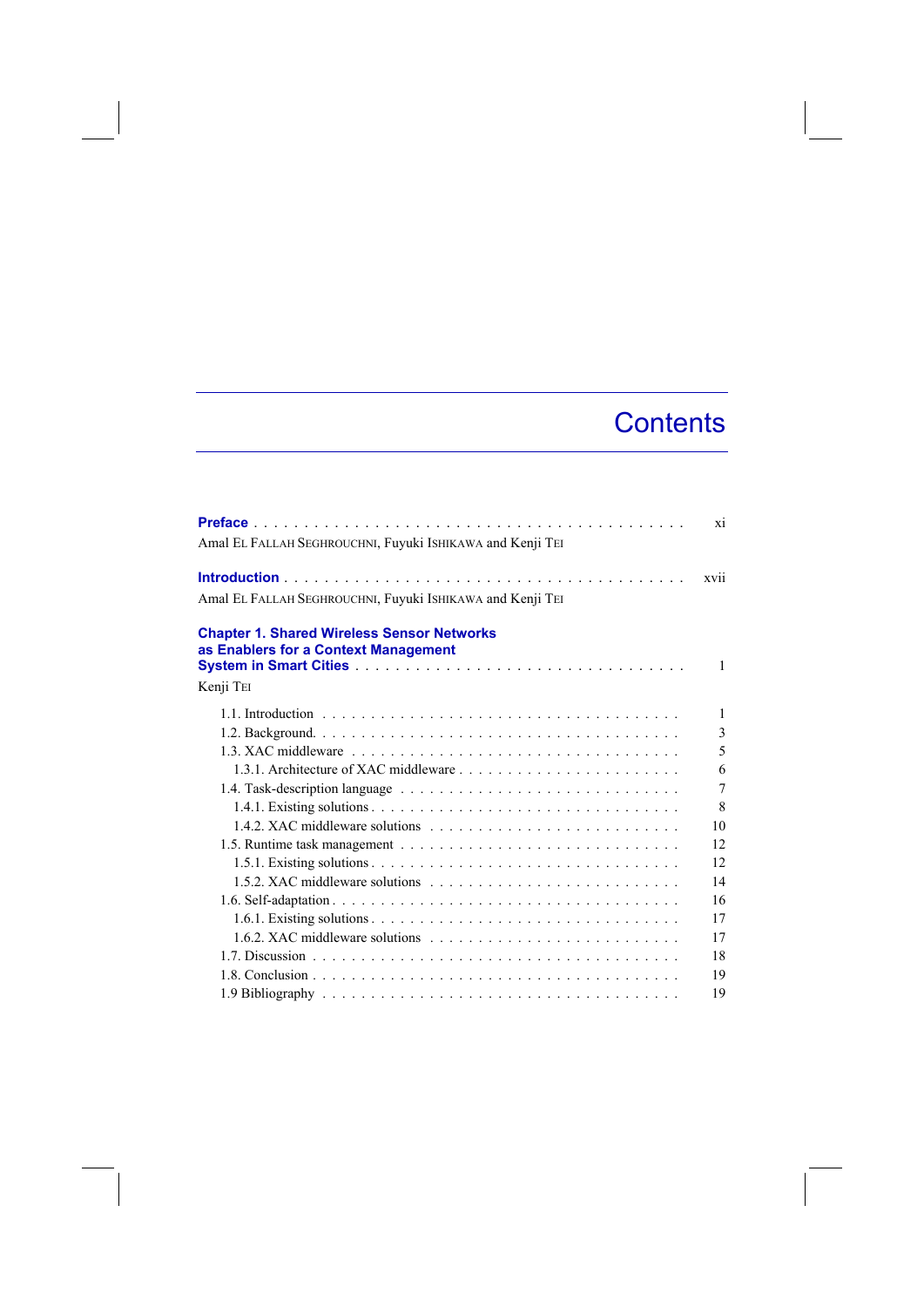| <b>Chapter 2. Sensorizer: An Architecture for Regenerating</b>                                    | 23 |
|---------------------------------------------------------------------------------------------------|----|
| <b>Jin NAKAZAWA</b>                                                                               |    |
|                                                                                                   | 23 |
|                                                                                                   | 25 |
|                                                                                                   | 25 |
|                                                                                                   | 25 |
|                                                                                                   | 27 |
|                                                                                                   | 27 |
|                                                                                                   | 28 |
|                                                                                                   | 29 |
|                                                                                                   | 29 |
|                                                                                                   | 32 |
|                                                                                                   | 32 |
| <b>Chapter 3. Smart Agent Foundations: From</b>                                                   | 33 |
| Ahmed-Chawki CHAOUCHE, Amal EL FALLAH SEGHROUCHNI,<br>Jean-Michel ILIÉ and Djamel Eddine SAÏDOUNI |    |
|                                                                                                   | 33 |
|                                                                                                   | 35 |
| 3.2.1. Smart-campus architecture                                                                  | 36 |
|                                                                                                   | 37 |
| 3.3. Description of the software architecture for a smart ambient agent                           | 37 |
| 3.4. Higher order agent model                                                                     | 38 |
|                                                                                                   | 39 |
| 3.5. Description of the concurrent planner based                                                  |    |
|                                                                                                   | 40 |
|                                                                                                   | 40 |
|                                                                                                   | 42 |
| 3.5.3. Building of the agent plan from the intentions                                             | 44 |
|                                                                                                   | 45 |
|                                                                                                   | 45 |
|                                                                                                   | 46 |
|                                                                                                   | 48 |
|                                                                                                   | 50 |
| 3.7. Spatio-temporal guidance from past experiences                                               | 52 |
|                                                                                                   | 52 |
|                                                                                                   | 53 |
|                                                                                                   | 58 |
|                                                                                                   | 61 |
|                                                                                                   | 62 |
|                                                                                                   |    |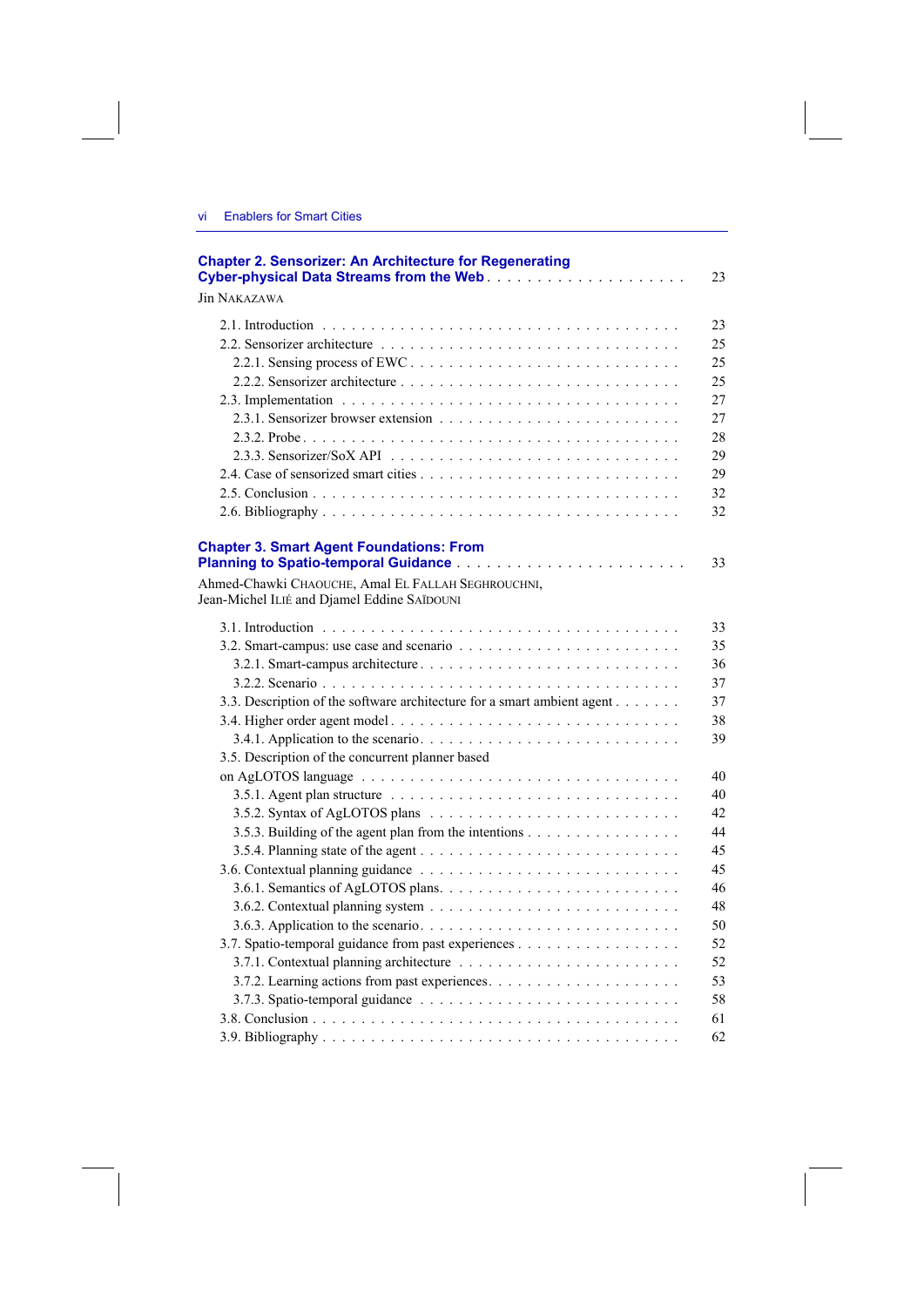| Contents | VII |
|----------|-----|
|          |     |

| <b>Chapter 4. A Multi-Agent Middleware for</b>                                                                                                     | 65   |
|----------------------------------------------------------------------------------------------------------------------------------------------------|------|
| Ferdinand PIETTE, Amal EL FALLAH SEGHROUCHNI,<br>Patrick TAILLIBERT, Costin CAVAL and CÉDRIC DINONT                                                |      |
|                                                                                                                                                    | 65   |
| 4.2. Challenges for ambient intelligence and Internet of Things                                                                                    | 67   |
| 4.2.1. Toward the heterogeneity of hardware and protocols                                                                                          | 67   |
|                                                                                                                                                    | 69   |
|                                                                                                                                                    | 71   |
| 4.3. Deployment of applications for ambient systems                                                                                                | 73   |
|                                                                                                                                                    | 73   |
|                                                                                                                                                    | 74   |
| 4.3.3. Mathematical formalization of the deployment process                                                                                        | 76   |
|                                                                                                                                                    | 81   |
|                                                                                                                                                    | 85   |
|                                                                                                                                                    | 86   |
|                                                                                                                                                    | 87   |
|                                                                                                                                                    | 88   |
|                                                                                                                                                    | 92   |
|                                                                                                                                                    | 96   |
|                                                                                                                                                    | 102  |
|                                                                                                                                                    | 103  |
| <b>Chapter 5. ClouT: Cloud of Things for Empowering</b><br>Citizen's Clout in Smart Cities <b>Communist Claude Citizen's Clout in Smart Cities</b> | 107  |
| Kenji TEI, Levent GÜREEN and TAKURO YONEZAWA                                                                                                       |      |
|                                                                                                                                                    | 107  |
|                                                                                                                                                    | 109  |
|                                                                                                                                                    | 110  |
|                                                                                                                                                    | 112  |
|                                                                                                                                                    | 115  |
|                                                                                                                                                    | 117  |
|                                                                                                                                                    | 118  |
|                                                                                                                                                    | 118  |
|                                                                                                                                                    | 120  |
|                                                                                                                                                    | 121  |
|                                                                                                                                                    | 122. |
|                                                                                                                                                    | 125  |
|                                                                                                                                                    | 126  |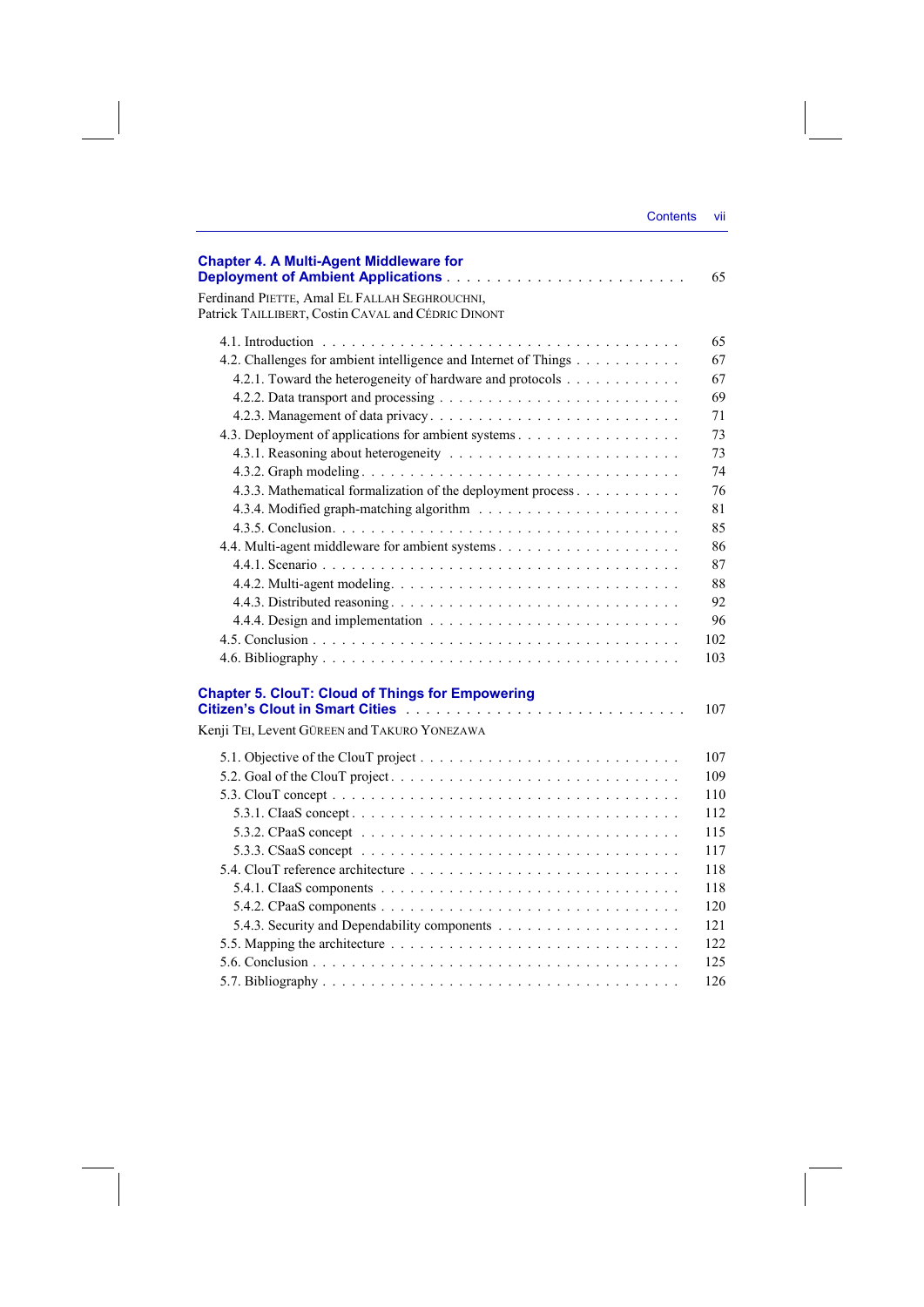| Chapter 6. sensiNact IoT Platform as a Service.     | 127 |
|-----------------------------------------------------|-----|
| Levent GÜRGEN, Christophe MUNILLA, Rémi DRUILHE,    |     |
| Etienne GANDRILLE and Jander BOTELHO DO NASCIMENTO  |     |
|                                                     | 128 |
|                                                     | 130 |
|                                                     | 130 |
|                                                     | 131 |
|                                                     | 133 |
|                                                     | 138 |
|                                                     | 140 |
|                                                     | 141 |
|                                                     | 143 |
|                                                     | 144 |
|                                                     | 146 |
|                                                     | 146 |
|                                                     |     |
| <b>Chapter 7. Verification and Configuration of</b> |     |
|                                                     | 149 |
| Fuyuki ISHIKAWA and Shinichi HONIDEN                |     |
|                                                     | 149 |
|                                                     | 150 |
|                                                     | 150 |
|                                                     | 151 |
|                                                     | 151 |
|                                                     | 153 |
| 7.3. Framework for verifying and configuring        |     |
|                                                     | 154 |
|                                                     | 154 |
|                                                     | 155 |
|                                                     | 158 |
|                                                     | 159 |
|                                                     | 160 |
|                                                     | 161 |
|                                                     | 161 |
|                                                     | 161 |
|                                                     | 162 |
|                                                     | 164 |
|                                                     | 164 |
|                                                     | 165 |
|                                                     | 166 |
|                                                     | 166 |